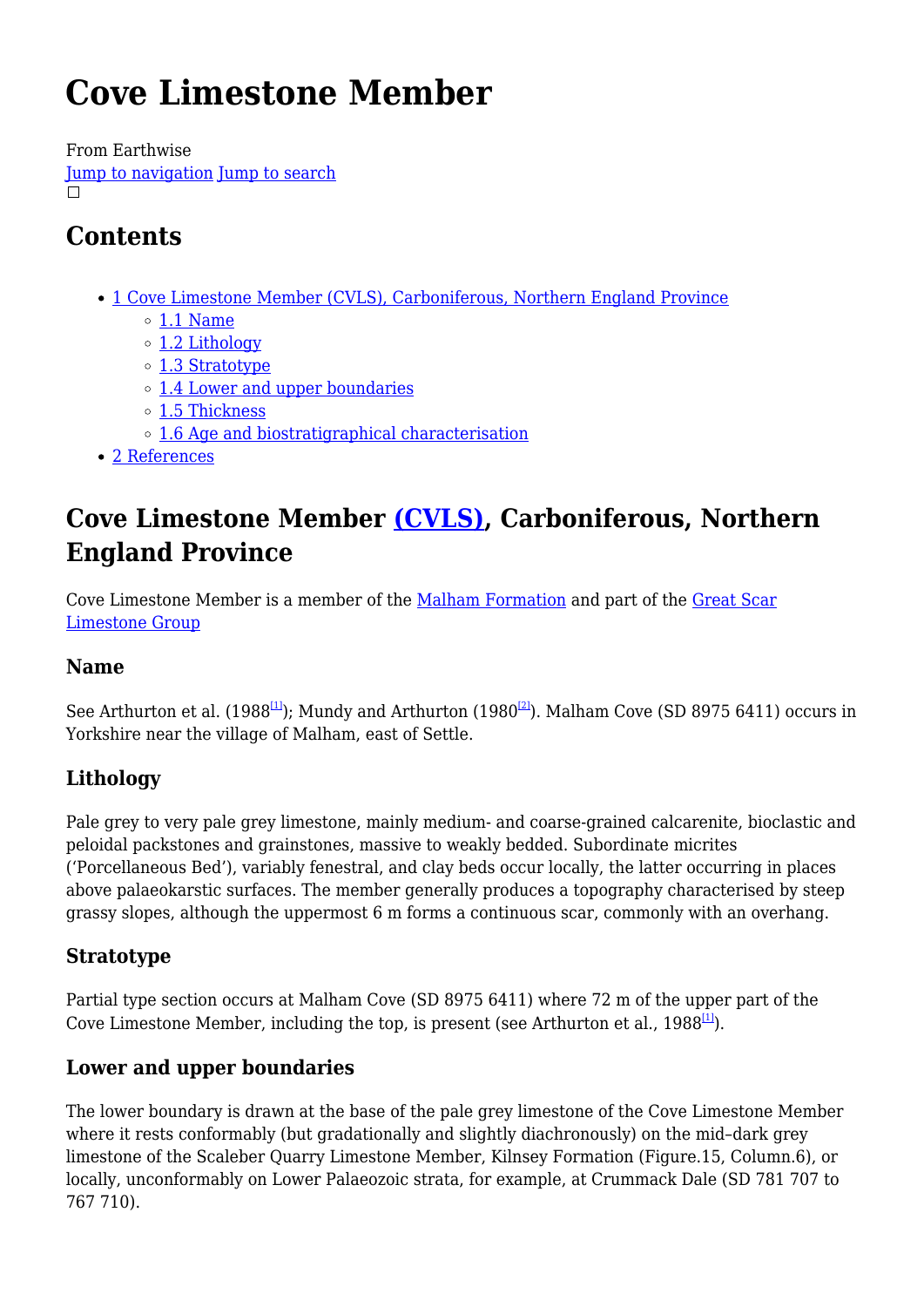The upper boundary of the member is taken at a conspicuous bedding plane at the base of the scarforming, pale grey limestones of the Gordale Limestone Member.

### **Thickness**

Some 72 m thick in its type section at Malham Cove (SD 8975 6411), and 114 m thick in the Cominco Borehole S2 (BGS Registration Number SD86SW/6) (SD 8491 6345), south of the Middle Craven Fault.

#### *Distribution*

Southern part of the Askrigg Block, north of Settle (SD 77 to 97).

### **Age and biostratigraphical characterisation**

Holkerian. The macrofauna of the Cove Limestone Member is poor, though diagnostic Holkerian foraminifers occur.

### **References**

- 1.  $\uparrow$  <sup>[1.0](#page--1-0) [1.1](#page--1-0)</sup> Arthurton, R S, Johnson, E W, and Mundy, D J C.1988.Geology of the Country around Settle.*Memoir of the British Geological Survey*, Sheet 60 (England and Wales).
- 2. [↑](#page--1-0) Mundy, D J C, and Arthurton, R S.1980.Field meetings: Settle and Flasby.*Proceedings of the Yorkshire Geological Society*, Vol. 43, 32–36.

Retrieved from ['http://earthwise.bgs.ac.uk/index.php?title=Cove\\_Limestone\\_Member&oldid=52849](http://earthwise.bgs.ac.uk/index.php?title=Cove_Limestone_Member&oldid=52849)' [Category](http://earthwise.bgs.ac.uk/index.php/Special:Categories):

[Carboniferous lithostratigraphical nomenclature](http://earthwise.bgs.ac.uk/index.php/Category:Carboniferous_lithostratigraphical_nomenclature)

## **Navigation menu**

### **Personal tools**

- Not logged in
- [Talk](http://earthwise.bgs.ac.uk/index.php/Special:MyTalk)
- [Contributions](http://earthwise.bgs.ac.uk/index.php/Special:MyContributions)
- [Log in](http://earthwise.bgs.ac.uk/index.php?title=Special:UserLogin&returnto=Cove+Limestone+Member&returntoquery=action%3Dmpdf)
- [Request account](http://earthwise.bgs.ac.uk/index.php/Special:RequestAccount)

### **Namespaces**

- [Page](http://earthwise.bgs.ac.uk/index.php/Cove_Limestone_Member)
- [Discussion](http://earthwise.bgs.ac.uk/index.php?title=Talk:Cove_Limestone_Member&action=edit&redlink=1)

 $\Box$ 

### **Variants**